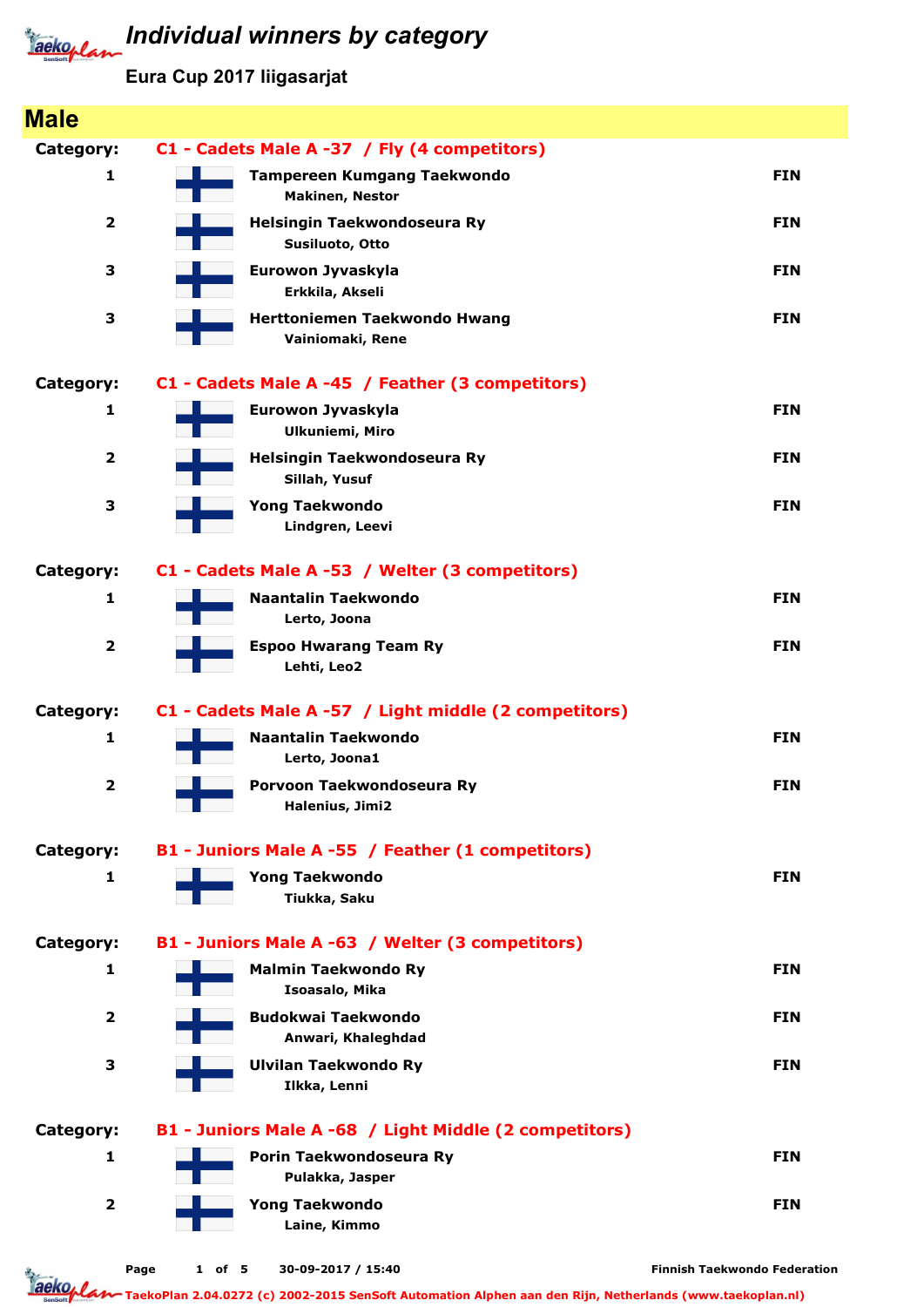

| <b>Male</b>  |                                                   |            |
|--------------|---------------------------------------------------|------------|
| Category:    | R1 - Seniors Male A -68 / Feather (2 competitors) |            |
|              | <b>Mudo Ry</b><br>Ahmadi, Ehsanullah              | <b>FIN</b> |
| $\mathbf{2}$ | <b>Ikaalisten Urheilijat</b><br>Karjalainen, Ari  | <b>FIN</b> |

Page 2 of 5 30-09-2017 / 15:40

Finnish Taekwondo Federation

TaekoPlan 2.04.0272 (c) 2002-2015 SenSoft Automation Alphen aan den Rijn, Netherlands (www.taekoplan.nl)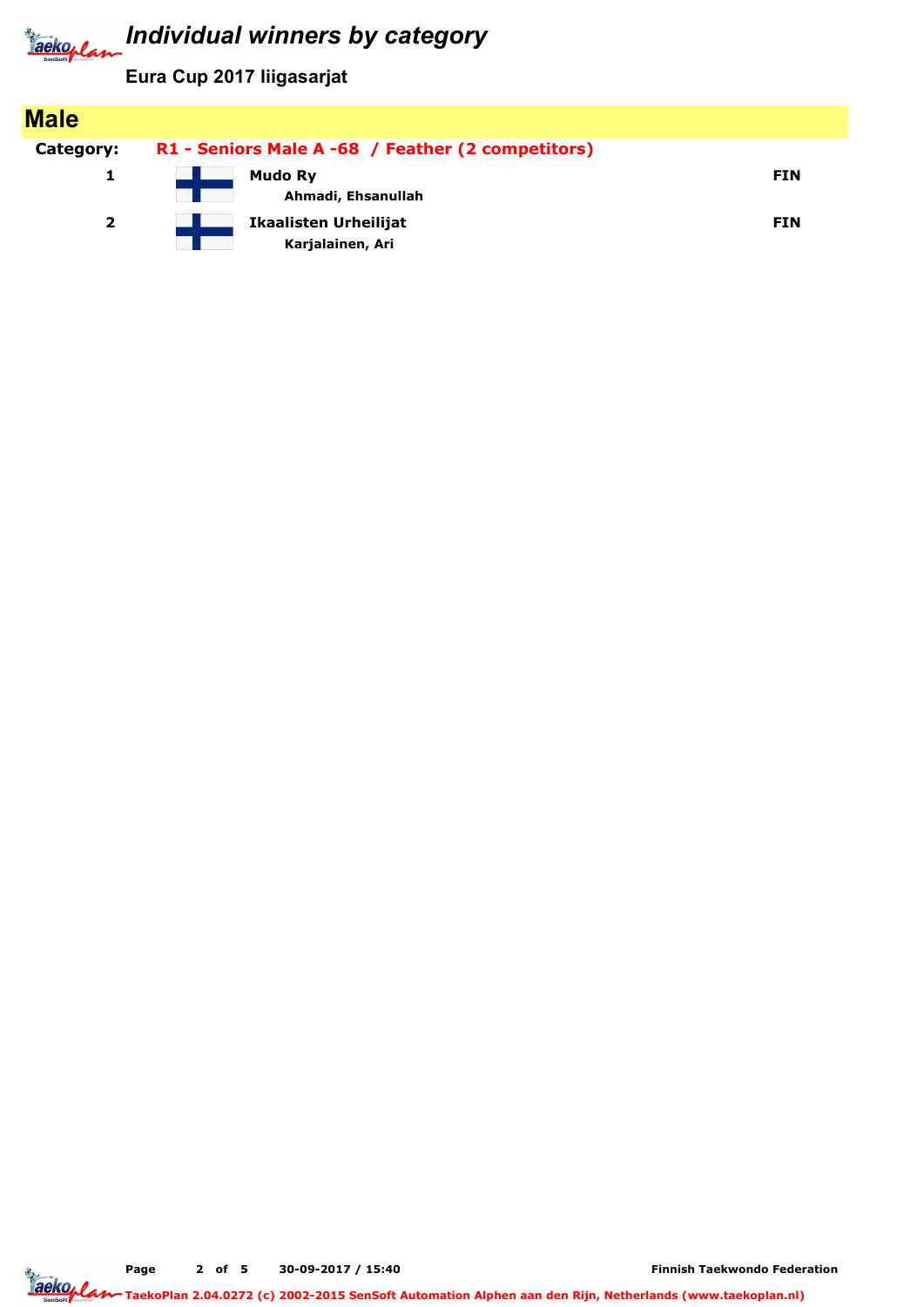

| <b>Category:</b><br>1   | C1 - Cadets Female A -29 / Fin (2 competitors)<br><b>Doboksport Tampere</b> |            |
|-------------------------|-----------------------------------------------------------------------------|------------|
|                         |                                                                             |            |
|                         | Tiihonen, Helmi                                                             | <b>FIN</b> |
| $\overline{\mathbf{2}}$ | Porvoon Taekwondoseura Ry<br>Ramo, Jenna2                                   | <b>FIN</b> |
| Category:               | C1 - Cadets Female A -33 / Fly (4 competitors)                              |            |
| 1                       | <b>Doboksport Tampere</b><br>Tiihonen, Viivi                                | <b>FIN</b> |
| $\overline{\mathbf{2}}$ | Taekwondourheilijat 2011<br>Vettenniemi, Jenny                              | <b>FIN</b> |
| 3                       | Taekwondourheilijat 2011<br>Korhonen, Iines                                 | <b>FIN</b> |
| 3                       | Porvoon Taekwondoseura Ry<br>Mankonen, Juuli                                | <b>FIN</b> |
| <b>Category:</b>        | C1 - Cadets Female A -37 / Bantam (4 competitors)                           |            |
| 1                       | Taekwondourheilijat 2011<br>Vettenniemi, Jenny2                             | <b>FIN</b> |
| $\overline{\mathbf{2}}$ | Taekwondourheilijat 2011<br>Korhonen, Iines2                                | <b>FIN</b> |
| 3                       | <b>Doboksport Tampere</b><br>Tuomainen, Jemina                              | <b>FIN</b> |
| 3                       | <b>Budokwai Taekwondo</b><br>Hashim Marza, Fatima                           | <b>FIN</b> |
| Category:               | C1 - Cadets Female A -41 / Feather (5 competitors)                          |            |
| 1                       | Loviisan Taekwondo Ry<br>Johansson, Emma                                    | <b>FIN</b> |
| $\overline{\mathbf{2}}$ | <b>Doboksport Tampere</b><br>Kangasalusta, Iris                             | <b>FIN</b> |
| 3                       | <b>Yong Taekwondo</b><br>Rintamaa, Saara                                    | <b>FIN</b> |
| 3                       | Eurowon Jyvaskyla<br>Han, Heejeong                                          | <b>FIN</b> |
| Category:               | C1 - Cadets Female A -44 / Light (4 competitors)                            |            |
| 1                       | <b>Yong Taekwondo</b><br>Kosonen, Emma                                      | <b>FIN</b> |
| $\overline{\mathbf{2}}$ | Loviisan Taekwondo Ry<br>Johansson, Emma2                                   | <b>FIN</b> |
| 3                       | <b>Yong Taekwondo</b><br>Rintamaa, Saara2                                   | <b>FIN</b> |
| 3                       | <b>Budokwai Taekwondo</b><br>Ilola, Nella                                   | <b>FIN</b> |

Finnish Taekwondo Federation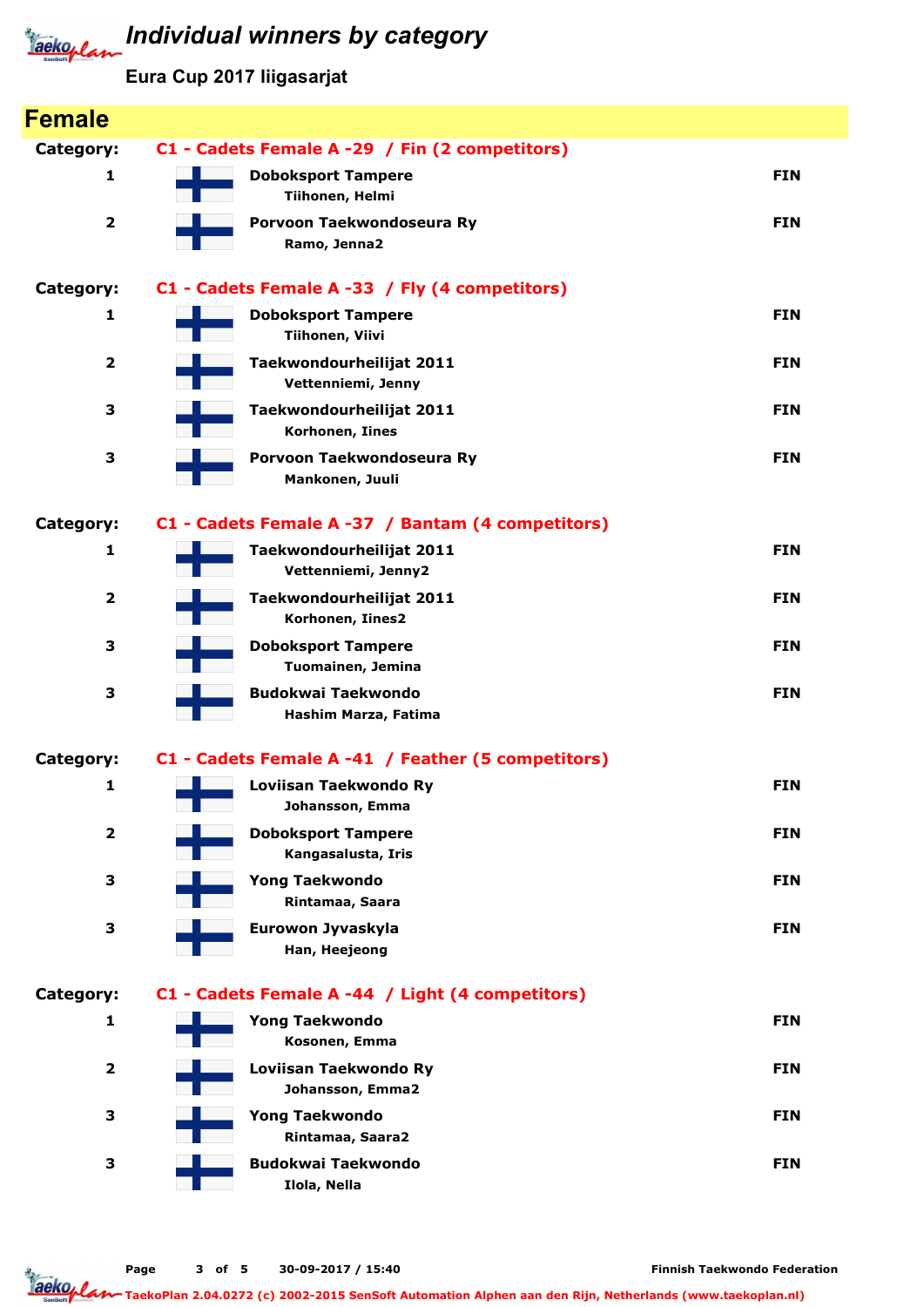

| <b>Female</b>           |                                                         |            |
|-------------------------|---------------------------------------------------------|------------|
| <b>Category:</b>        | C1 - Cadets Female A -51 / Light middle (3 competitors) |            |
| 1                       | <b>Yong Taekwondo</b><br>Kosonen, Iida                  | <b>FIN</b> |
| $\overline{\mathbf{2}}$ | Porvoon Taekwondoseura Ry<br>Ravaska, Inka              | <b>FIN</b> |
| 3                       | Porvoon Taekwondoseura Ry<br>Siltala, Mira              | <b>FIN</b> |
| <b>Category:</b>        | C1 - Cadets Female A -55 / Middle (2 competitors)       |            |
| 1                       | <b>Tampereen Kumgang Taekwondo</b><br>Saarinen, Jenni   | <b>FIN</b> |
| $\overline{\mathbf{2}}$ | <b>Yong Taekwondo</b><br>Kosonen, Iida2                 | <b>FIN</b> |
| <b>Category:</b>        | B1 - Juniors Female A -49 / Feather (4 competitors)     |            |
| $\mathbf{1}$            | <b>Yong Taekwondo</b><br>Kosonen, Emma2                 | <b>FIN</b> |
| $\overline{\mathbf{2}}$ | <b>Doboksport Tampere</b><br>Tiihonen, Sanni            | <b>FIN</b> |
| 3                       | <b>Budokwai Taekwondo</b><br>Ylonen, Jenna              | <b>FIN</b> |
| 3                       | Forssan Taekwondoseura Ry<br><b>Tottola, Veera</b>      | <b>FIN</b> |
| <b>Category:</b>        | B1 - Juniors Female A -55 / Welter (5 competitors)      |            |
| $\mathbf{1}$            | <b>Tampereen Kumgang Taekwondo</b><br>Lehto, Sini       | <b>FIN</b> |
| $\overline{\mathbf{2}}$ | <b>Tampereen Kumgang Taekwondo</b><br>Saarinen, Jenni2  | <b>FIN</b> |
| 3                       | Taekwondourheilijat 2011<br>Lahti, Emilia               | <b>FIN</b> |
| 3                       | <b>Yong Taekwondo</b><br>Mattila, Suvi                  | <b>FIN</b> |
| <b>Category:</b>        | B1 - Juniors Female A -63 / Middle (2 competitors)      |            |
| 1                       | <b>Yong Taekwondo</b><br>Azboy, Evin                    | <b>FIN</b> |
| $\mathbf 2$             | Toijalan Taekwondo - Chun<br>Juvonen, Emma              | <b>FIN</b> |
| <b>Category:</b>        | R1 - Seniors Female A -49 / Fly (1 competitors)         |            |
| 1                       | <b>Espoo Mudo Academy Ry</b><br>Ankkuri, Maria          | <b>FIN</b> |

Finnish Taekwondo Federation